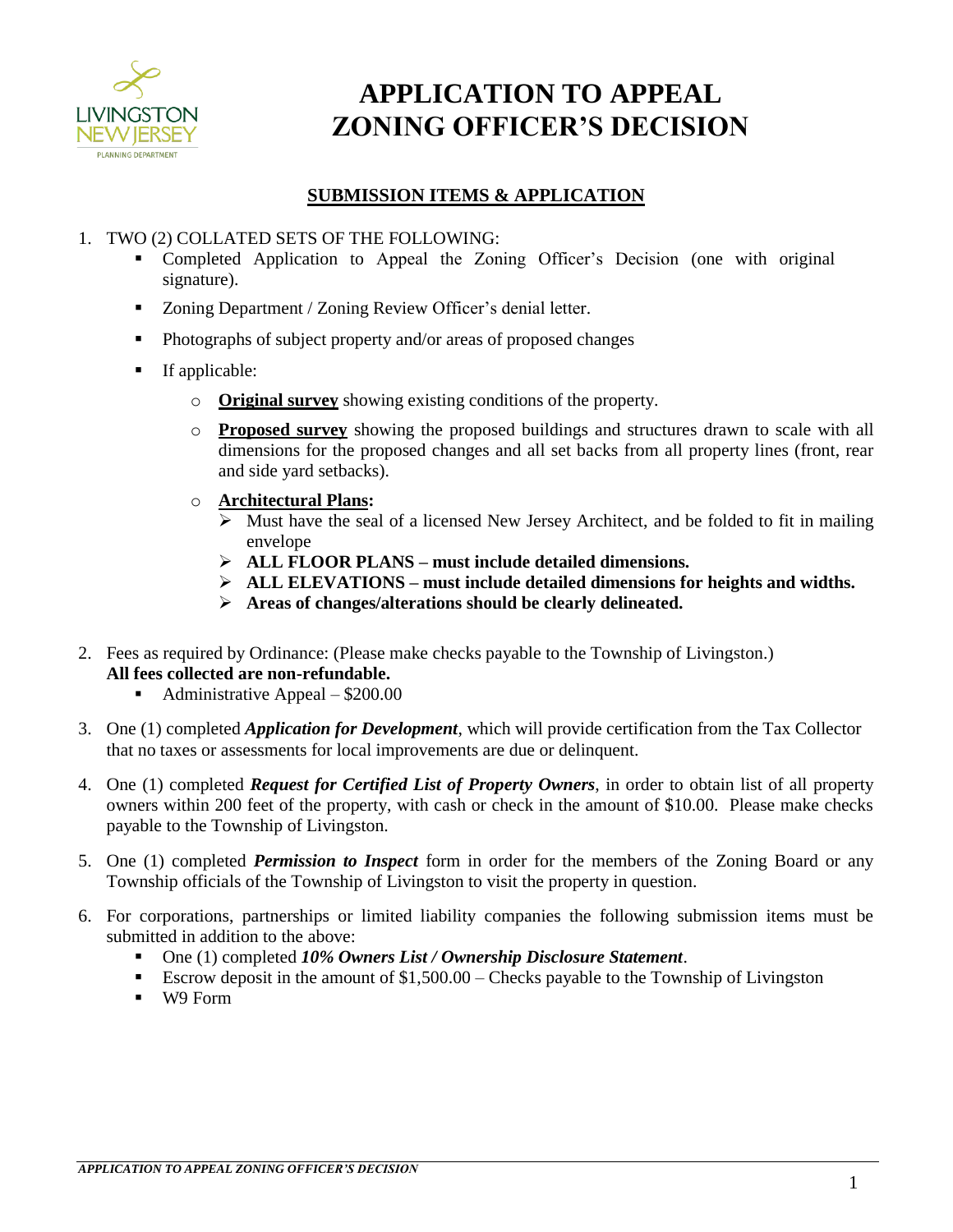

# **APPLICATION TO APPEAL ZONING OFFICER'S DECISION**

Once all of the mandatory submission items have been given to the Planning Department and the application has been deemed complete, the applicant will be notified by email and scheduled for the next available hearing date.

### **ITEMS REQUIRED ONCE HEARING DATE IS SET**

- 1. Ten (10) additional copies of the application, surveys, plans, and accompanying documents. All copies must be **collated and organized** to be distributed to the Board members.
- 2. Notice of Hearing must be placed in the West Essex Tribune **ten (10) days** prior to hearing date. Return notarized Affidavit of Publication (issued by the West Essex Tribune with copy of Public Notice article) to the Planning office for the file.
- 3. Provide all property owners within 200 feet of property with the *Zoning Board of Adjustment Notice of Hearing* letter via hand delivery or via Certified US Mail. Complete and notarize *Affidavit of Service of Notice* including signatures of all property owners that received the letter via hand delivery and/or provide original receipts of all Certified US Mail recipients. Form can be notarized at Town Hall; provide Planning office a copy of notice for the file.

#### **ESCROW DEPOSITS**

## *(Required for corporations, partnerships or limited liability companies)*

In accordance with the Ordinances of the Township of Livingston (§170-52B), escrow accounts are established to cover the cost of professional services including but not limited to planning, engineering, legal, meeting fees incurred (i.e. court reporter) and other expenses associated with the review of submitted materials. If additional sums are deemed necessary, the Board Administrator will notify the Applicant of the required additional amount. Sums not utilized in the application process shall be returned upon written request by the Applicant. *A W-9 Form (Request for Taxpayer Identification Number and Certification) must be completed and submitted with any required escrow deposits.* 

#### **ATTACHMENTS:**

- Application to Appeal Zoning Officer's Decision
- Application for Development (Certification of Taxes and Assessments)
- Request for Certified List of Property Owners within 200'
- **Permission to Inspect**